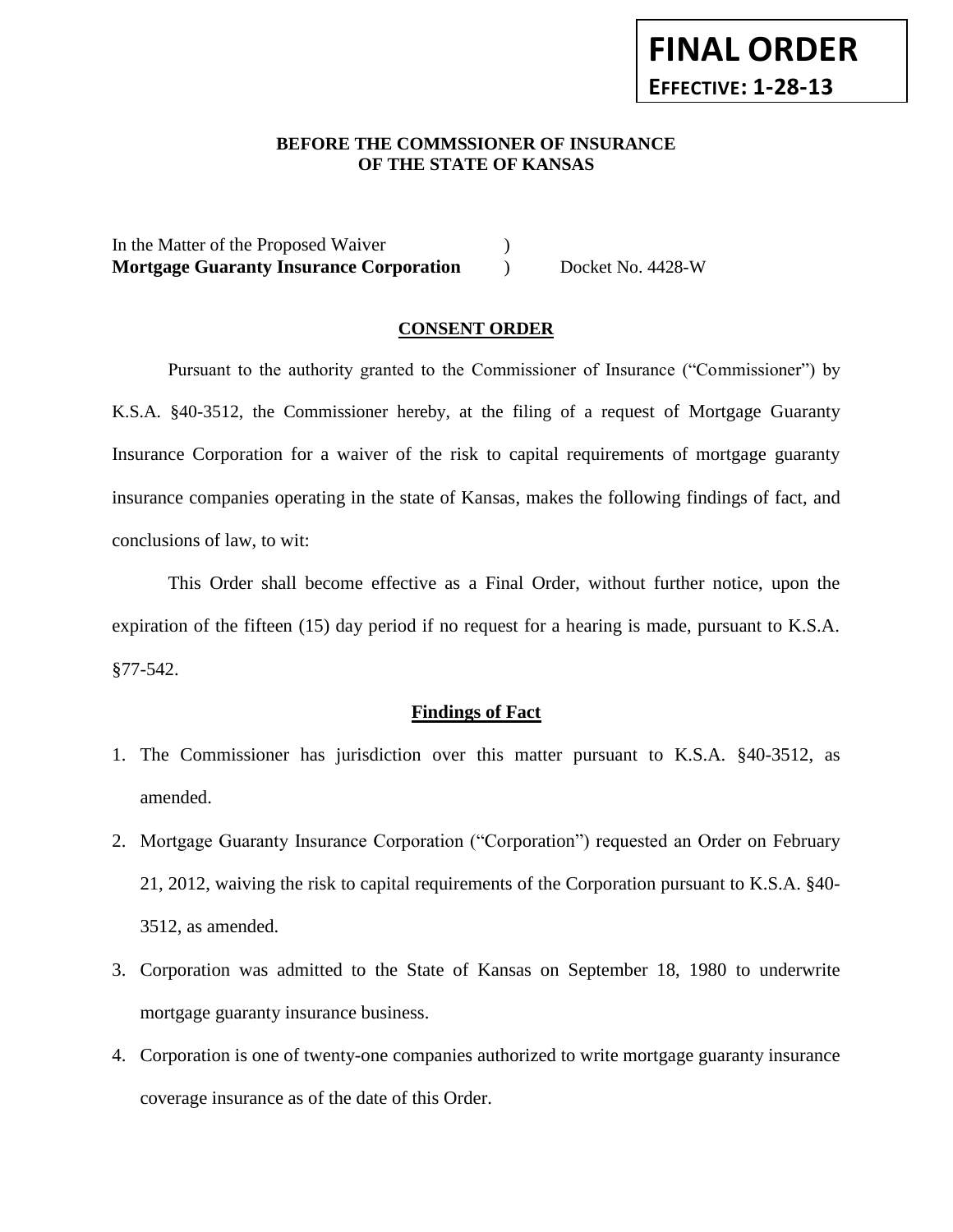- 5. Corporation wrote twenty-three percent (23%) of the direct premiums of mortgage guaranty insurance written in the State of Kansas for the year ending December 31, 2011.
- 6. Corporation has stated it may exceed the maximum risk to capital ratio and would not be able to continue writing mortgage guaranty insurance in the state of Kansas.
- 7. Corporation has asked for an additional year-long waiver. However, more information is needed by the Commissioner before determining whether such waiver shall be granted.

### **Conclusions of Law**

A waiver of the risk to capital requirements is hereby granted at the request of the Corporation as provided for in K.S.A. §40-3512, which states in part: "...*Upon the request of a mortgage guaranty insurance company, the commissioner may waive the requirements in this section for such time and under such conditions as the commissioner may order, except that no such waiver shall exceed two years*."

Based on the Findings of Fact enumerated above in Paragraphs #1 through #7:

## **IT IS THEREFORE ORDERED BY THE COMMISSIONER OF INSURANCE:**

- 1. The Commissioner approves the waiver request of Corporation for the period January 1, 2013 until January 31, 2013, subject to the following stipulations:
	- A. That the Corporation provides the Commissioner the information requested to evaluate whether further waiver shall be granted.
	- B. That the Corporation provides the Commissioner notification of any regulatory actions taken against the Corporation and affiliates.
- 2. The Commissioner retains jurisdiction over this matter to issue any and all further Orders deemed appropriate or to take such further action as necessary to dispose of this matter.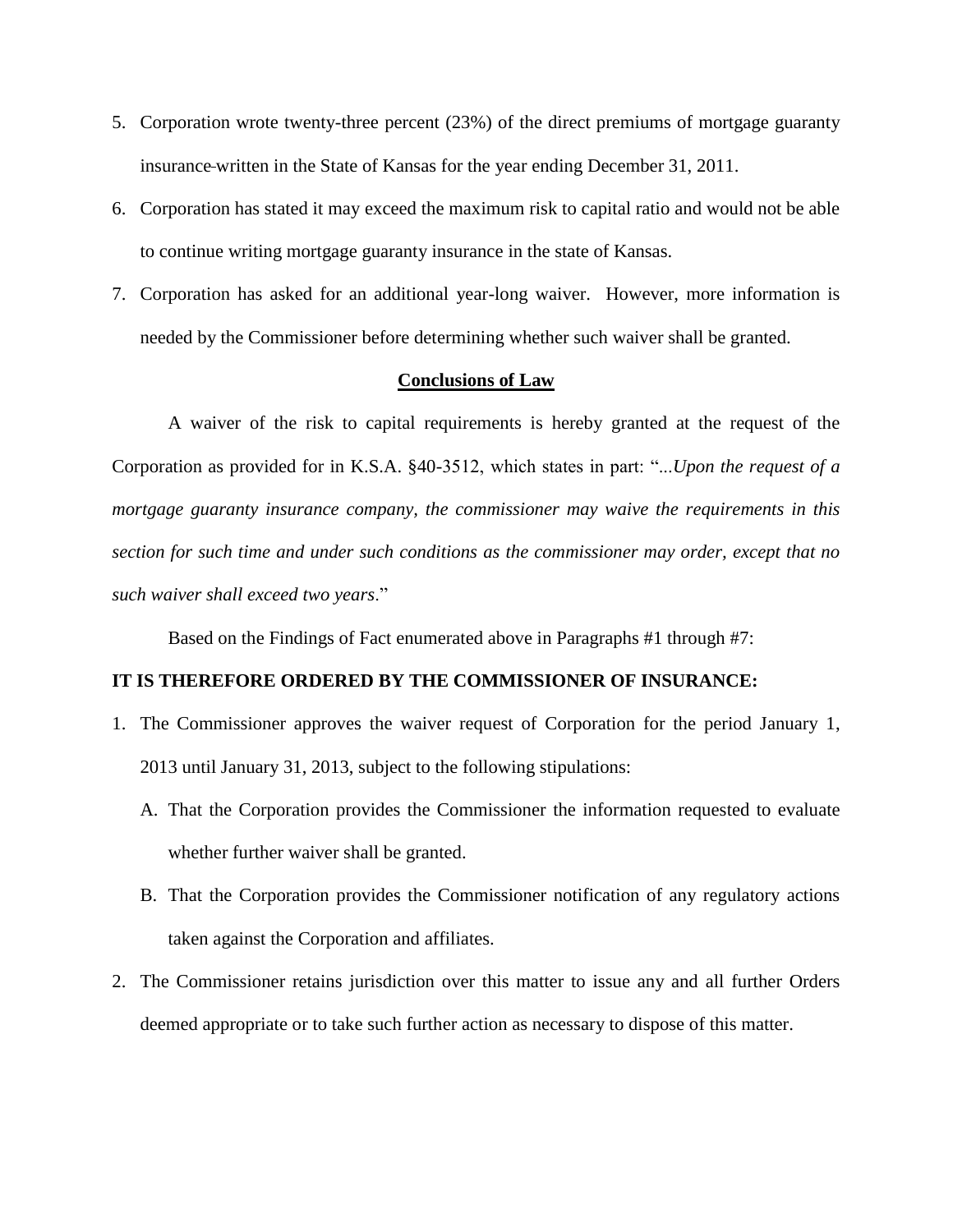#### **NOTICE OF RIGHTS**

Corporation is entitled to a hearing pursuant to K.S.A. §77-537, the Kansas Administrative Procedure Act. If Respondent desires a hearing, the company must file a written request for a hearing with:

> John Wine, General Counsel Kansas Insurance Department 420 S.W. 9th Street Topeka, Kansas 66612

This request must be filed within fifteen (15) days from the date of service of this Order. If Respondent requests a hearing, the Kansas Insurance Department will notify the Respondent of the time and place of the hearing and information on the procedures, right of representation, and other rights of parties relating to the conduct of the hearing, before commencement of the same. If a hearing is not requested in the time and manner stated above, this Summary Order shall become effective as a Final Order upon the expiration of time for requesting a hearing, pursuant to K.S.A. §77-613. In the event Respondent files a petition for judicial review, pursuant to K.S.A. §77-613(e), the agency officer to be served on behalf of the Kansas Insurance Department is:

> John Wine, General Counsel Kansas Insurance Department 420 S.W. 9th Street Topeka, Kansas 66612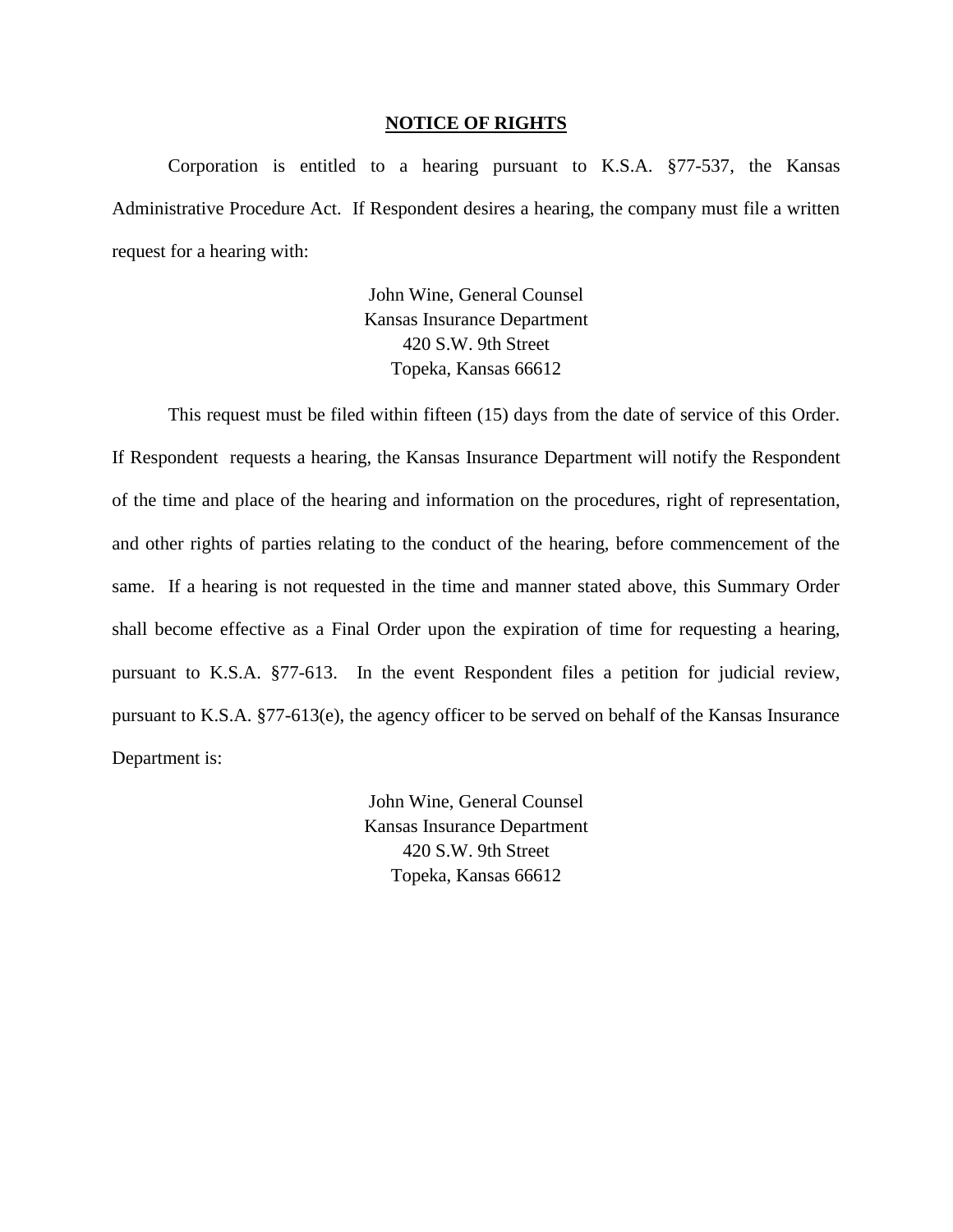# **IT IS SO ORDERED THIS \_\_\_8th\_\_ DAY OF JANUARY, 2013, IN THE CITY OF TOPEKA, COUNTY OF SHAWNEE, STATE OF KANSAS.**



\_/s/ Sandy Praeger\_\_\_\_\_\_\_\_\_\_\_\_\_\_\_\_\_\_\_\_\_\_\_\_ Sandy Praeger

Commissioner of Insurance

BY:

 $\angle$ s/ John Wine $\angle$ 

John Wine

General Counsel

## **Stipulation**

The undersigned agree to the above recitations and facts as well as the Conclusions of

Law and the actions of the Commissioner.

 $\angle$ s/ Heidi A. Heyrman $\angle$ Heidi A. Heyrman Vice-President – Regulatory Relations Assistant General Counsel and Assistant Secretary Mortgage Guaranty Insurance Corporation